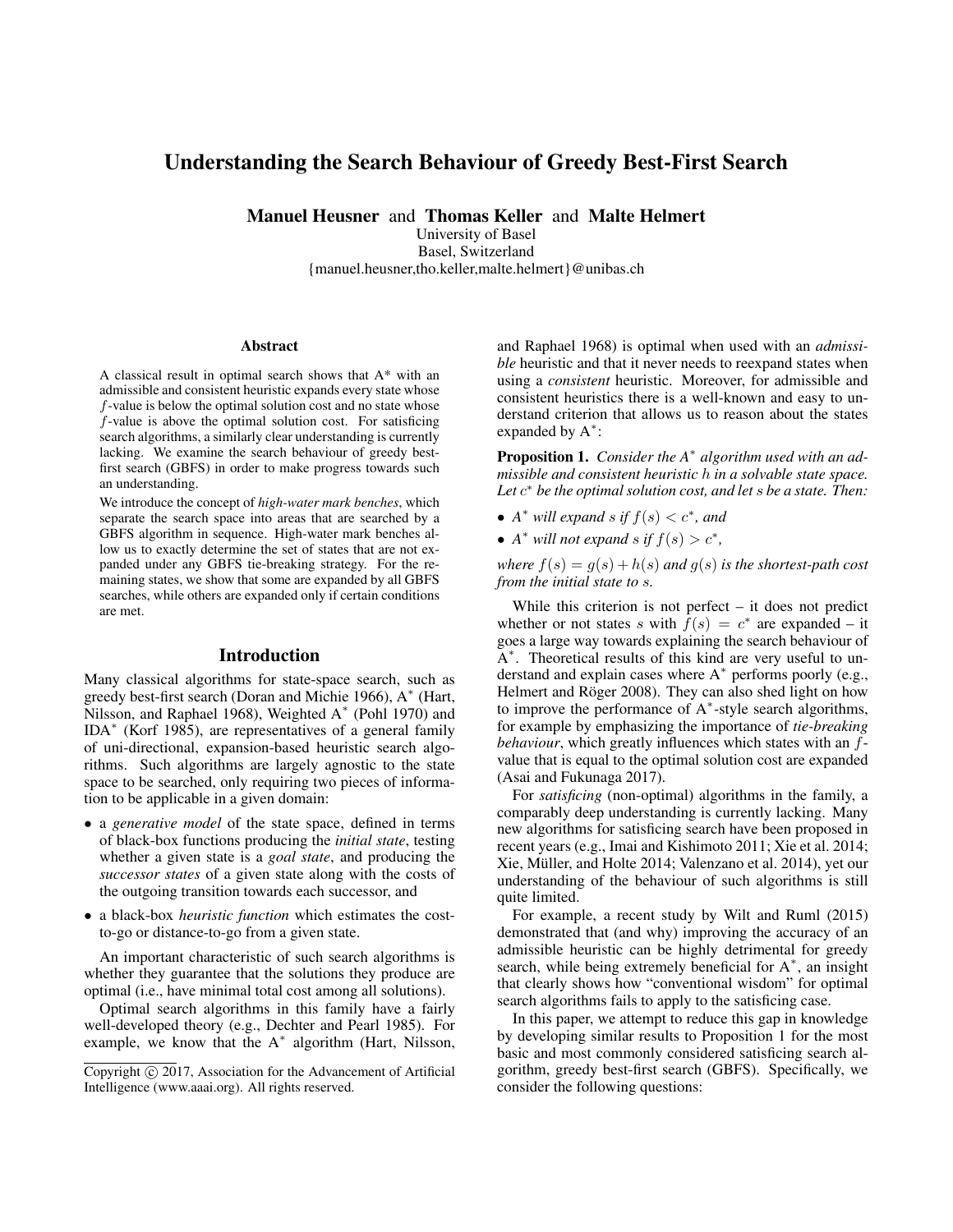- Which states is GBFS *guaranteed* to expand?
- Which states is GBFS guaranteed *not* to expand?
- Which states may GBFS *potentially* expand?

We will consider these questions theoretically, by studying the effect of state space topology on the expansions performed by GBFS. While we can only provide partial answers, we hope that our study can provide some further insight into the inner workings of GBFS as well as motivate the usefulness of asking questions of this kind in order to improve our understanding of satisficing search algorithms in general.

### Background

State Space Topology We consider search algorithms that operate on a *state space*  $S = \langle s_1, S_\star, succ, cost \rangle$ , where  $s_I$  is the initial state,  $S_{\star}$  is the set of goal states, *succ* is a successor function that maps each state to a finite (possible empty) set of successor states, and  $cost(s, s')$  gives the cost of the transition from s to  $s' \in succ(s)$ . With S, we denote the set of states of  $S$ , which for the purposes of this work can be defined as the smallest set satisfying  $s_I \in S$ ,  $S_{\star} \subseteq S$ and  $succ(s) \subseteq S$  for all  $s \in S$ .

A sequence of pairwise distinct states  $\rho = \langle s_0, \ldots, s_n \rangle$ is a (cycle-free) *path* from  $s_0$  to  $s_n$  in S if  $s_i \in succ(s_{i-1})$ for  $i = 1, \ldots, n$ . With  $P(s, s')$ , we denote the set of (cyclefree) paths from s to s'. A path  $\langle s_0, \ldots, s_n \rangle$  is an s-*plan* if  $s_0 = s$  and  $s_n \in S_*$ . With  $P(s)$ , we denote the set of splans for  $s$ . We say that state  $s'$  is *reachable* from  $s$  if there is a path from  $s$  to  $s'$ .

A *state space topology*  $\mathcal{T} = \langle \mathcal{S}, h \rangle$  is a state space S combined with a *heuristic function* h, i.e., any function h :  $S \to \mathbb{R}^+_0$ . Typically,  $h(s)$  estimates the cost of a cheapest splan. In this work, it suffices to regard the heuristic function as an arbitrary black-box function that assigns some nonnegative real number to each state.<sup>1</sup>

Example 1. *As a running example for this paper, consider the search space topology*  $\langle \langle A, \{T, Z\}, \textit{succ}, \textit{cost} \rangle, h \rangle$  *with unit cost function* cost *and where* succ *is given by the arcs and* h(s) *by the shaded regions of state* s *in Figure 1.*

Greedy Best-First Search The input to GBFS is a state space topology, and the output is an  $s_I$ -plan if one exists and "unsolvable" otherwise. GBFS is driven by the assumption that states with lower heuristic values are on a cheaper path to the closest goal state. In each step, it expands a state that has the lowest heuristic value among all states that have been generated before but have not been expanded yet, until a goal state is generated. Because of its greediness, it provides no guarantee of optimality (or any other quality guarantee) of the computed  $s_I$ -plan. Due to heuristic inaccuracy, most challenging search problems contain (possibly prohibitively large) heuristic plateaus or local minima where the guidance



Figure 1: State space topology of our running example.

provided by the heuristic fails. Then, GBFS often faces situations where it has to decide which state to expand next among a set of states with identical heuristic value.

GBFS is actually not a well-defined algorithm but rather a *family* of algorithms that differ in a single parameter, the *tie-breaking strategy*. Formally, a GBFS tie-breaking strategy  $\tau$  for a state space topology  $\langle S, h \rangle$  with states S maps all possible non-empty sets  $S^k \subseteq \{ s \in S \mid h(s) = k \}$  to a state  $s \in S^k$ . We will refer to GBFS coupled with a specific tie-breaking strategy as an *instance* of GBFS. In every iteration of GBFS where generated but unexpanded states (*open states*) still exist and no solution has yet been found, GBFS with tie-breaking strategy  $\tau$  expands the state  $\tau(S_{\text{min}})$  where  $S_{\text{min}}$  is the set of all open states with minimal h-value. The tie-breaking strategy is the only parameter that sets different instances of GBFS apart. Given a state space topology and a tie-breaking strategy, GBFS performs a uniquely determined sequence of successive state expansions. The *search realization* of a GBFS search with tie-breaking strategy  $\tau$  is a sequence of states  $r^{\tau} = \langle s_1, \ldots, s_n \rangle$ , where  $s_1 = s_I$ ,  $s_i$  is the *i*-th expanded state following  $\tau$ , and  $s_n$  is either a goal state, or  $\{s_1, \ldots, s_n\}$  is the set of all reachable states in case no solution exists.

**Example 2.** Let  $\tau_1$  and  $\tau_2$  be two tie-breaking strategies for our example topology from Figure 1. Then,  $r^{\tau_1}$  =  $\langle A, C, D, G, P, J, K, I, N, T \rangle$  and  $r^{\tau_2} = \langle A, C, F, I, N, T \rangle$ *are the corresponding search realizations for*  $\tau_1$  *and*  $\tau_2$ *.* 

## High-Water Marks and Apex

A first attempt to explain the behaviour of GBFS is due to Wilt and Ruml (2014), who base their analysis on the *highwater mark* of a state. As high-water marks are a central concept for this paper as well, we briefly recap their results. **Definition 1** (High water mark). Let  $\langle S, h \rangle$  be a state space *topology, and let*  $s \in S$  *be a state. The high-water mark of* s *is defined as*

$$
hw_h(s) := \begin{cases} \min_{\rho \in P(s)} (\max_{s' \in \rho} h(s')) & \text{if } P(s) \neq \emptyset \\ \infty & \text{otherwise.} \end{cases}
$$

We define the high-water mark of a set of states  $S' \subseteq S$  as  $hw_h(S') := \min_{s \in S'} hw_h(s).$ 

<sup>&</sup>lt;sup>1</sup>In this work, we ignore states that are recognized as unsolvable by the heuristic, i.e., with  $h(s) = \infty$ . For the purposes of state space topology, these can be treated as if they were not part of the state space at all.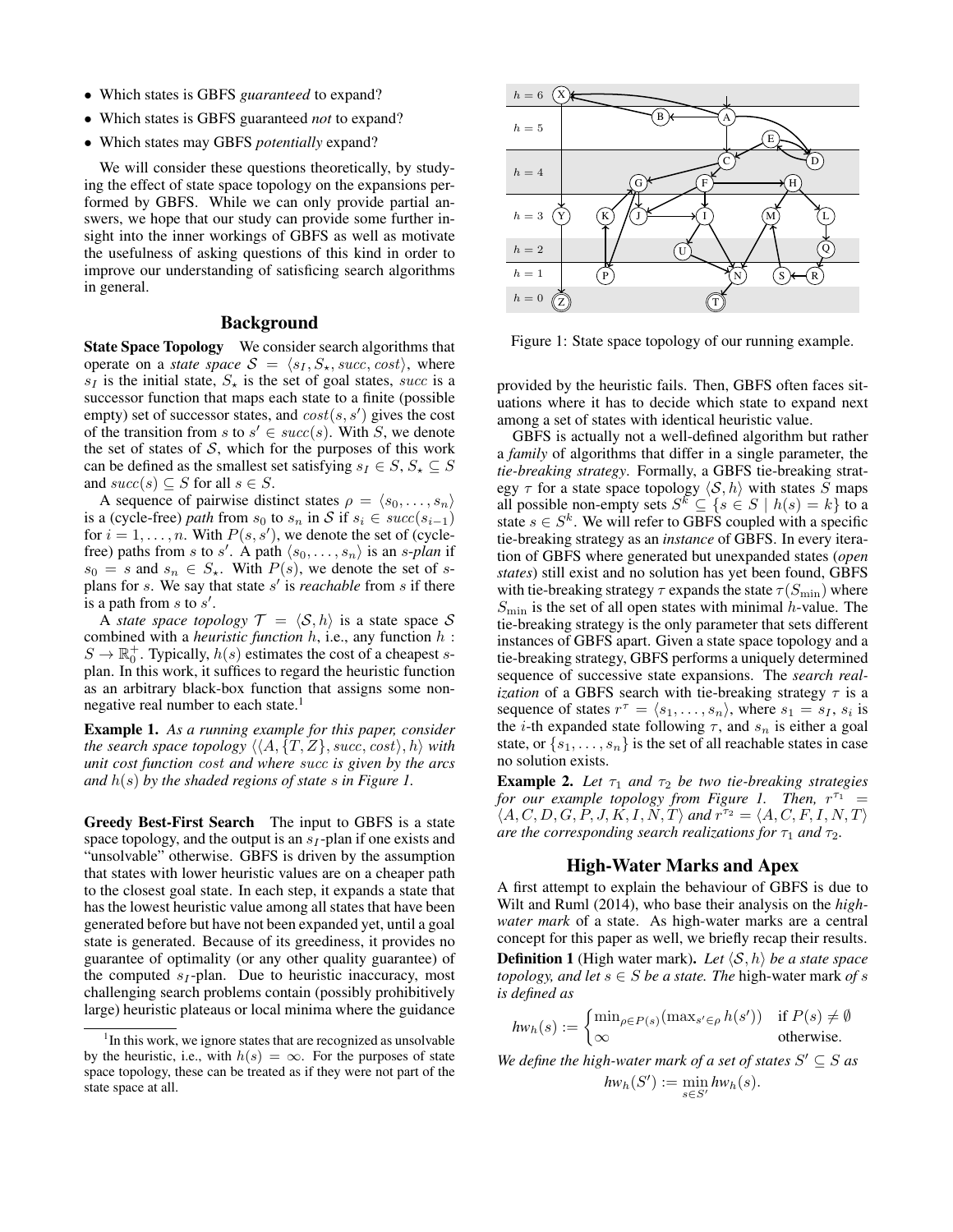Intuitively, the high-water mark of a state s measures how high the heuristic values of expanded states must climb before a solution can be found in a search starting from s. Wilt and Ruml define high-water marks for individual states. We extend this definition to sets of states  $S'$  by selecting the minimum high-water mark of any of the states in  $S'$ . This reflects the intuition that if search begins with a set of candidate states  $S'$ , then search will eventually follow the "path of least resistance" among the states in  $S'$ .

Example 3. *In our example topology, the set of* K*-plans is*  $P(K) = \{ \langle K, G, J, I, N, T \rangle, \langle K, G, J, I, U, N, T \rangle \}$ *, and the set of Q-plans is*  $P(Q) = \{ \langle Q, R, S, M, N, T \rangle \}$ *. Then,*  $hw_h(K) = 4$ *,*  $hw_h(Q) = 3$ *, and*  $hw_h({K, Q}) = 3$ *.* 

Wilt and Ruml use the high-water mark of the initial state to identify a set of states that is never expanded by GBFS, regardless of the used tie-breaking criterion.

**Theorem 1** (due to Wilt and Ruml, 2014). Let  $\mathcal{T} = \langle \mathcal{S}, h \rangle$ *be a state space topology. For all tie-breaking strategies* τ *and all*  $s \in S$  *with*  $h(s) > hw_h(s_I)$ *, it holds that*  $s \notin r^{\tau}$ *.* 

**Proof:** Shown by Wilt and Ruml (2014). □

This result separates the states of a state space into two categories: states that are *certainly not* expanded by any GBFS instance on the one hand, and the remaining states, for which we *do not know* if they are expanded or not, on the other. It is our aim in the following to further refine the result to obtain a clear classification for a larger number of states.

Our first result in this direction is based on the following observation: as no state with a higher heuristic value than  $hw_h(s_I)$  is expanded by GBFS under any tie-breaking strategy, no state that can be reached from the initial state only via a state with higher heuristic value than  $hw_h(s_I)$  can be expanded by GBFS.

**Example 4.** In our running example,  $hw_h(A) = 5$ , and *hence the only state ruled out for expansion by the highwater mark criterion is* X *since*  $h(X) = 6 > hw_h(A)$ .

*Consider state* Y *of the running example. Even though we have*  $h(Y) = 3 < h w_h(A)$ , *GBFS will not expand* Y *regardless of the used tie-breaking strategy as both paths from* A *to Y*,  $\langle A, X, Y \rangle$  *and*  $\langle A, B, X, Y \rangle$ *, contain the state X with*  $hw_h(X) = 6$ *. As* X *is not expanded,* Y *is not expanded.* 

We formalize this insight by defining the *apex* of a state s, which is the lowest  $h$  threshold that must necessarily be reached before s can be expanded.

**Definition 2.** Let  $\langle \mathcal{S}, h \rangle$  be a state space topology, and let s ∈ S *be a state. The* apex *of* s *is defined as*

$$
apex_h(s) := \begin{cases} \min_{\rho \in P(s_I, s)} \max_{s' \in \rho} h(s') & \text{if } P(s_I, s) \neq \emptyset \\ \infty & \text{otherwise.} \end{cases}
$$

We can prove a similar result to Theorem 1 based on the apex of states.

**Theorem 2.** Let  $\mathcal{T} = \langle \mathcal{S}, h \rangle$  *be a state space topology. For all tie-breaking strategies*  $\tau$  *and all*  $s \in S$  *with apex* $_h(s)$   $>$  $hw_h(s_I)$ *, it holds that*  $s \notin r^{\tau}$ *.* 

**Proof:** Let s be a state with  $apex_h(s) > hw_h(s_I)$ . Then, with Definition 2, every path  $\rho = \langle s_1, \ldots, s \rangle$  from  $s_I$  to s contains a state s' with  $h(s') \geq a p e x_h(s) > h w_h(s_I)$ . With Theorem 1, we know that  $s'$  is not expanded by a GBFS search. This means that it is impossible that the complete sequence of states ρ is expanded. Since this holds for *every* path leading to s, s is never expanded.  $\square$ 

It is easy to see that  $apex_h(s) \geq h(s)$  for all states s: if s is unreachable (i.e.,  $P(s_I, s) = \emptyset$ ), this holds trivially because  $apex<sub>h</sub>(s) = \infty$ , and otherwise it holds because every path  $\rho$  to s must include s, and hence  $\max_{s' \in \rho} h(s') \geq h(s)$ . Therefore, Theorem 2 is a proper generalization of Theorem 1.

Example 5. *In the running example,* X *is not expanded by any GBFS instance due to Theorem 1, and* X*,* Y *, and* Z *are not expanded by any GBFS instance due to Theorem 2.*

#### GBFS Progress and Benches

In A<sup>\*</sup> searches with admissible heuristics, expanding a state with a higher  $f$ -value than any previously expanded state is a meaningful event because every time it happens, a new lower bound for the optimal solution cost has been proven. Consequently, such an occurrence is often interpreted as a measure of *progress* of the search.

In GBFS-style searches, somewhat analogously, an event that is often considered meaningful is when the search expands a state with a lower heuristic value than the minimal heuristic value of all previously expanded states. For example, the boosted dual-queue search algorithm by Richter and Helmert (2009) uses such an occurrence to further prioritize expansions based on preferred operators, and the GBFS-LE family of algorithms by Xie, Müller, and Holte (2014) uses it to determine when a GBFS search has become stalled.

Although it is intuitively appealing, reaching a new lowest h-value in GBFS does not necessarily translate into meaningful, quantifiable progress in finding a solution.

Example 6. *The heuristic and high-water mark val* $ues$  of all states in the search realization  $r^{\tau_1}$  =  $\langle A, C, D, G, P, J, K, I, N, T \rangle$  of our running example are *as follows (bold values indicate new all-time lows):*

| <sub>S</sub>                  |  |  |  | $A$ $C$ $D$ $G$ $P$ $J$ $K$ $I$ $N$ $T$ |  |  |
|-------------------------------|--|--|--|-----------------------------------------|--|--|
| $h(s)$ 5 4 4 4 1 3 3 3 1 0    |  |  |  |                                         |  |  |
| $hw_h(s)$ 5 4 5 4 4 3 4 3 1 0 |  |  |  |                                         |  |  |

In the search realization  $r^{\tau_1}$  of our running example, we can see that  $P$  is the first state with a heuristic value of 1 that is expanded. Even if we have not yet defined formally what it means to make progress in greedy-best first search, the expansion of  $P$  does certainly not bring search closer to finding a plan. In contrast,  $N$  is only the second state with a heuristic value of 1 that is expanded, but expanding  $N$  is a crucial step for finding a plan as all paths from A to a goal state that GBFS will consider (taking into account that it will not consider  $Z$  due to Theorem 2) pass through  $N$ .

However, it can also be seen that high-water marks offer a better way of describing when actual search progress has been made: the expansions of  $C$ ,  $J$ , and  $N$  are certainly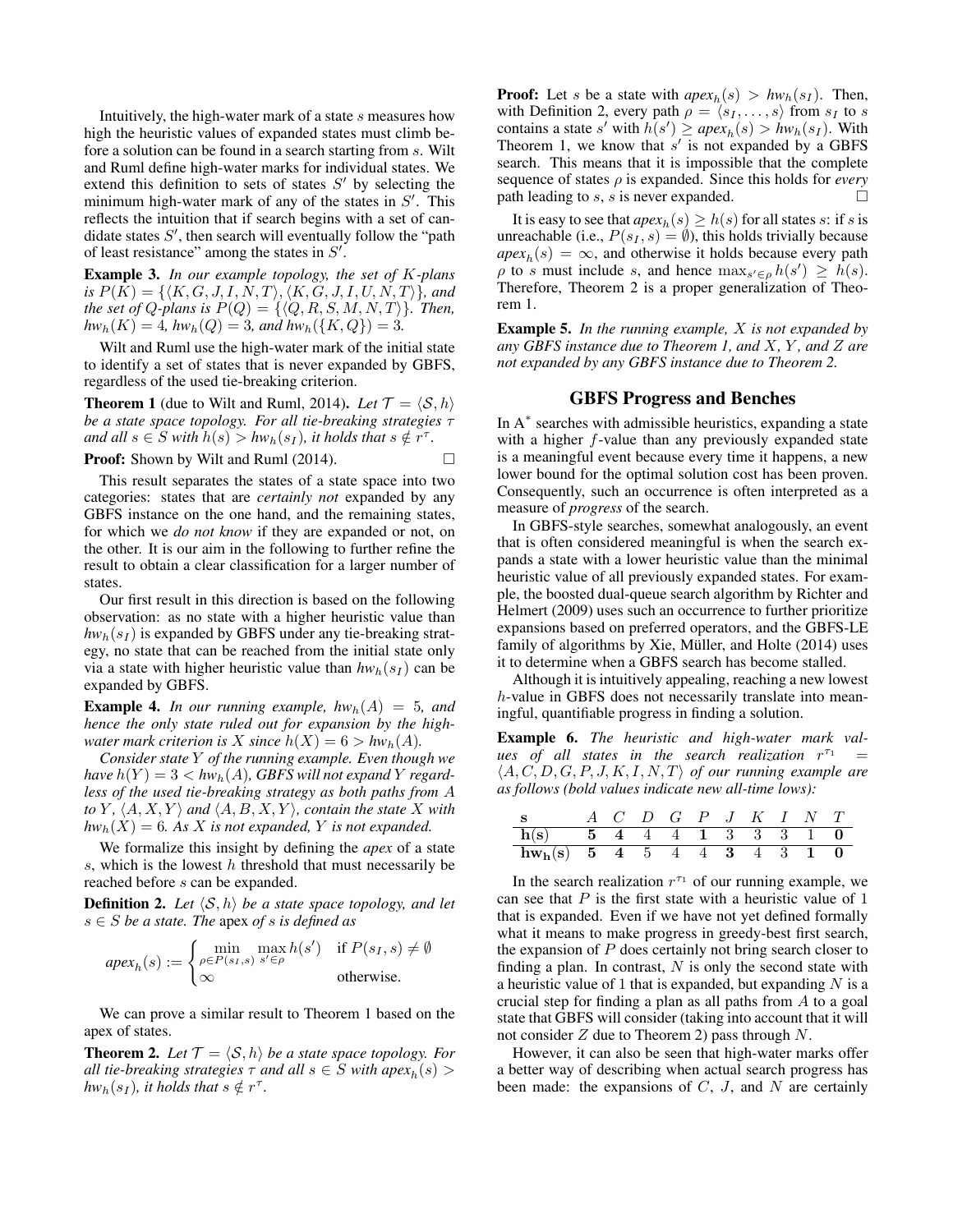among the steps where intuitive progress is made (and all of these states are part of the  $s_I$ -plan that is eventually found with tie-breaking strategy  $\tau_1$ ), while expanding P does not bring the search closer to finding a plan.

Whenever a state is expanded with a lower high-water mark  $k$  than any state expanded before, this is a meaningful event because it means that after this point, no state with a heuristic value larger than  $k$  will be expanded. (Of course, the disadvantage of high-water mark values is that they are not known during the search, so they can only be used in hindsight or when adopting an omniscient view of the state space topology.)

To develop these ideas further, we now introduce *highwater mark benches* (or simply *benches*). Benches are the main structural element of a state space topology that we will use in the following to provide a more refined analysis of GBFS behaviour. Intuitively, GBFS expands states on a given bench until it finds a way to *exit* the bench towards a lower bench. Once a bench has been left, it is never entered again.

**Definition 3.** Let  $\langle S, h \rangle$  be a state space topology with set *of states* S, and let  $S' \subseteq S$ . The high-water mark bench  $\mathcal{B}_h(S')$  of  $S'$  is a 3-tuple  $\langle I, B, E \rangle$  with  $B \subseteq S$ ,  $I \subseteq B$ *, and*  $E \subseteq B$ *. We define*  $\mathcal{B}_h(S')$  as follows: if S' contains a goal *state, then*  $\mathcal{B}_h(S') = \langle \emptyset, \emptyset, \emptyset \rangle$ .

*Otherwise, let all states*  $s \in S$  *with*  $h(s) \leq hw_h(S')$ ,  $hw_h(s) \geq hw_h(S')$ , and  $s \notin S_\star$  *be the bench state* candidate *set, and define the* bench states B *as the set of all states that can be reached from some state in* S <sup>0</sup> *on some path that only includes states from the candidate set; the set of bench* entry states *as*  $I = S' \cap B$ *; and the set of bench* exit states *as*  $E =$  $\{s \in B \mid hw_h(succ(s)) < hw_h(S') \text{ or } succ(s) \cap S_{\star} \neq \emptyset\}.$ *We abbreviate the high-water mark of the bench states* B *of a bench*  $\mathcal{B}_h$  *with hw<sub>h</sub>*( $\mathcal{B}_h$ )*, and write*  $s \in \mathcal{B}_h$  *for*  $s \in B(\mathcal{B}_h)$ *.* 

Example 7. *In our running example, consider the set of states that contains only the initial state* A*. We have*  $\mathcal{B}_{h}(\{A\}) = \langle \{A\}, \{A, B, D, E\}, \{A, E\}\rangle$ *. State X and all states that are reachable from* A *only via* X *are no candidates for*  $\mathcal{B}_h({A})$  *as*  $h(X) > hw_h({A})$ *, and state C and all states that are reachable from* A *only via* C *are no candidates as*  $hw_h(C) < hw_h(\lbrace A \rbrace)$ *.* 

The key property of benches is that they structure a GBFS search into episodes: whenever a GBFS search expands an exit state s of a bench, *all further state expansions will be of descendants of* s. We call this observation the *bench exit property*. It implies that the behaviour of GBFS search would not change if, every time a bench exit state s is about to be expanded, all other states in the open list of the search are discarded. (Of course, to make this property practically exploitable, we would need to know during search which states are bench exit states, which requires global knowledge of the state space topology.)

To see that the bench exit property holds, consider a situation where bench exit state s on the bench  $B_h$  is about to be expanded. We can make the following observations:

• Because  $s$  is an exit state, it has a successor  $s'$  which is a goal state or a successor s' with  $hw_h(s') < hw_h(\mathcal{B}_h)$ . If it has a goal-state successor, search is about to terminate and the bench exit property obviously holds. Hence, in the following, let s<sup>*i*</sup> be a successor of s with  $hw_h(s')$  <  $hw_h(\mathcal{B}_h)$ .

- Let S' be the set of states that induces  $\mathcal{B}_h$ , i.e.,  $\mathcal{B}_h$  :=  $\mathcal{B}_h(S')$ . Because  $s \in \mathcal{B}_h$ , its high-water mark satisfies  $hw_h(s) \geq hw_h(S')$  (one of the defining properties of candidate states). As that property holds for all bench states and as at least one state from  $S'$  is a bench state (otherwise, there cannot be a path that consists only of states in the candidate set), we have  $hw_h(S') = hw_h(\mathcal{B}_h)$ , and therefore also  $hw_h(s) \geq hw_h(\mathcal{B}_h)$ .
- By the definition of high-water marks, we must have  $hw_h(s) \leq \max\{h(s), hw_h(s')\}$  because this maximum accounts for the high-water mark of all paths from s via  $s'$  to the goal, a subset of all paths from  $s$  to the goal. Combined with the inequality from the previous bullet point, we get  $hw_h(\mathcal{B}_h) \leq \max\{h(s), hw_h(s')\}$ , i.e.,  $hw_h(\mathcal{B}_h) \leq h(s)$  or  $hw_h(\mathcal{B}_h) \leq hw_h(s')$ . From the first bullet point, we can rule out the second option, and hence the first option must hold:  $hw_h(\mathcal{B}_h) \leq h(s)$ .
- Because s is on the bench, it also satisfies  $h(s) \leq$  $hw_h(\mathcal{B}_h)$  (another defining property of candidate states). Combining this with  $hw_h(\mathcal{B}_h) \leq h(s)$ , we get  $h(s) =$  $hw_h(\mathcal{B}_h)$ .
- $\bullet$  Let S be the set of states that are currently candidates for expansion, i.e., the generated but not yet expanded states. Because s is about to be expanded and GBFS prefers low h-values,  $h(s) = hw_h(\mathcal{B}_h)$  implies that *all* states  $\tilde{s} \in S$ must satisfy  $h(\tilde{s}) \geq h w_h(\mathcal{B}_h)$ . Because the successor s' of s has a high-water mark strictly less than  $hw_h(\mathcal{B}_h)$ , for the rest of the search after expanding  $s$ , there will always be a candidate for expansion with heuristic value strictly less than  $hw_h(\mathcal{B}_h)$  until a solution is found. Hence, after s, no state from  $\tilde{S}$  will ever be expanded, concluding the argument.

In summary, once a GBFS reaches a bench, i.e., generates the *entry states* of the bench, it remains on the bench until it expands an *exit state* (which, in turn, creates entry states to a successor bench). Each time a GBFS search moves on to a new bench, it has made progress towards finding a goal, as subsequent benches have strictly decreasing high-water marks. This also means that the search never returns to a bench after it has left it.

To illustrate the underlying idea of benches, we define the bench path of a given search realization  $r^{\tau}$ . It contains all benches that are "traversed" (i.e., entered and exited) by a GBFS search with tie-breaking strategy  $\tau$ .

**Definition 4.** Let  $r^{\tau} = \langle s_1, \ldots, s_n \rangle$  be a search realiza*tion of a GBFS search with tie-breaking strategy τ. The* bench path *of*  $r^{\tau}$  *is the sequence of benches*  $\mathcal{B}_h(r^{\tau}) =$  $\langle \mathcal{B}_h(\lbrace s_1 \rbrace), \mathcal{B}_h(succ(s_1')), \ldots, \mathcal{B}_h(succ(s_k')) \rangle$ , where  $s_1'$  is *the first state in*  $r^{\tau}$  *that is also in*  $E(\mathcal{B}_h(\{s_1\}))$ *, and for*  $all \ 1 \ < \ i \ \leq \ k, \ s_i' \ is \ the \ first \ state \ in \ the \ subsequence$  $\langle s_{i-1}', \ldots, s_n \rangle$  of  $r^{\tau}$  that is also in  $E(\mathcal{B}_h(succ(s_{i-1})))$ .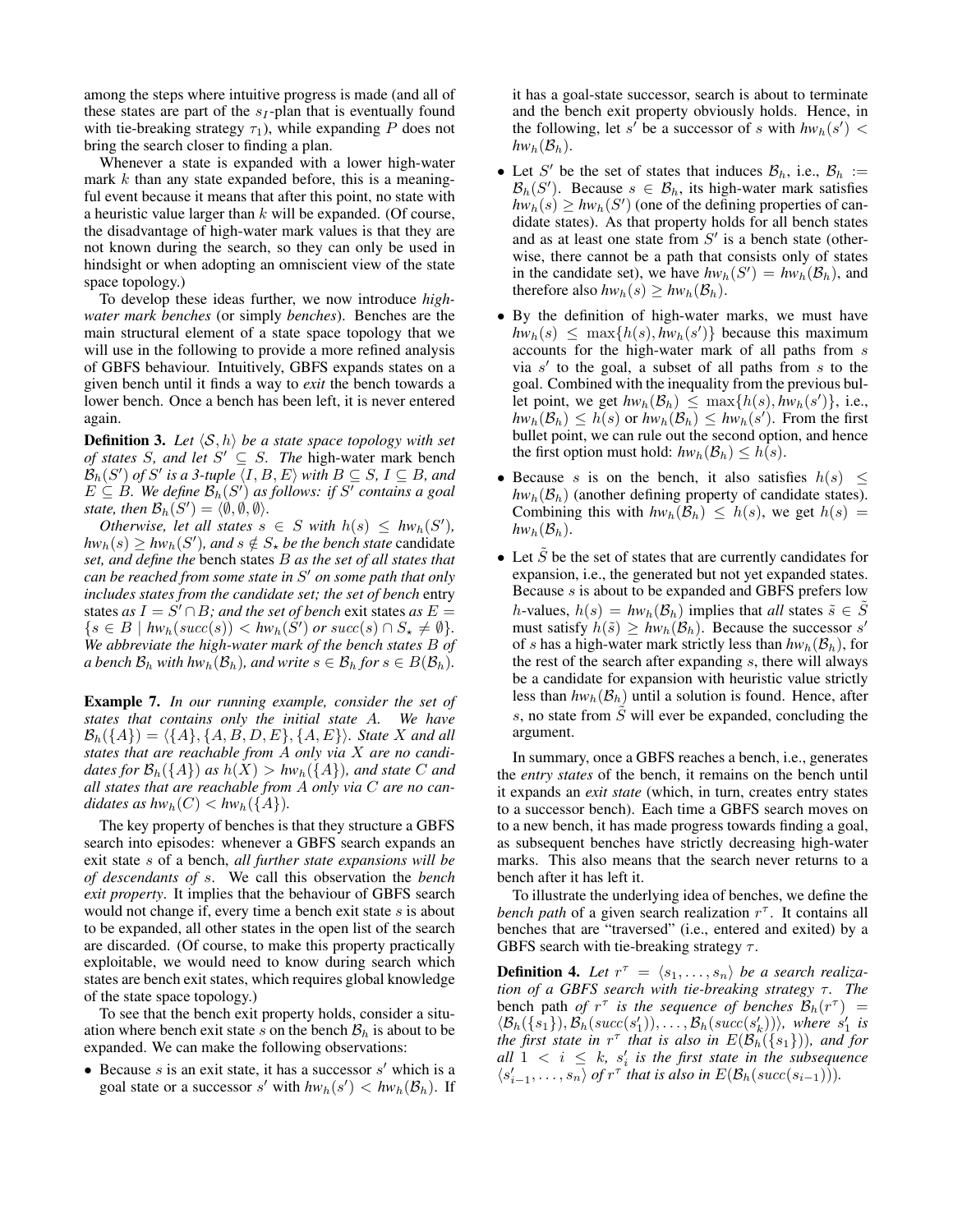

Figure 2: Bench path of the search realizations  $r^{\tau_1}$  of Example 2. Arcs between states within a bench indicate expansion dependencies, and dashed arcs between benches show possible bench transitions. Bench entry states are annotated with arrows, and double lined circles indicate bench exit states.

**Example 8.** The bench path of the search realization  $r^{\tau_1}$ *of Example 2 is depicted in Figure 2. The initial bench*

 $\mathcal{B}_h({A})$  has already been discussed in Example 7.<br>The next bench that is traversed l *is traversed by*  $r^{\tau_1}$  $\mathcal{B}_h(succ(A)) = \mathcal{B}_h(\lbrace B, C, D, X \rbrace) =$  $\langle {C, D}, {C, D}, F, G, H} \, , {F, G, H} \rangle.$  State E is not *on this bench as*  $h(E) > hw_h(succ(A))$ *, while state D is part of the bench again, this time as an entry state.*

*The further benches are*  $\mathcal{B}_h(succ(G)) = \mathcal{B}_h({J, P}) =$  $\langle \{J, P\}, \{I, J, K, P\}, \{I\} \rangle$  and  $\mathcal{B}_h(succ(I))$  =  $\mathcal{B}_{h}(\{N,U\}) = \langle \{N\}, \{N\}, \{N\}\rangle$ *.* State U is not on *the latter bench as*  $h(U) > hw_h(succ(I))$ *. Finally, the goal state* T *is by definition not part of any bench and depicted only to indicate that a GBFS search terminates successfully when state* N *has been expanded.*<sup>2</sup>

Hoffmann (2001; 2002) also introduces a type of bench – a so-called *heuristic bench* – to analyze state space topology. In contrast to his work, we do not restrict high-water mark benches to strongly connected components of the state space. Instead, a high-water mark bench is defined relative to a set of states (the entry states, which correspond to the successor states of an exit state of the previous bench), it can share states with other benches, and states on a single bench can be disconnected.

The *bench transition system* of a state space topology allows for a deeper structural analysis of GBFS behaviour.

**Definition 5.** Let  $\mathcal{T} = \langle \mathcal{S}, h \rangle$  be a state space topology. *The* bench transition system  $\mathcal{B}_h(\mathcal{T})$  *of*  $\mathcal{T}$  *is a directed graph*  $\langle V, E \rangle$  *whose vertices are benches. The vertex set* V *and directed edges* E *are inductively defined as follows:*

$$
I. \mathcal{B}_h(\{s_I\}) \in V
$$

*2. If*  $\mathcal{B}_h \in V$ ,  $s \in E(\mathcal{B}_h)$  *and*  $\mathcal{B}_h(succ(s)) \neq \langle \emptyset, \emptyset, \emptyset \rangle$ *, then*  $\mathcal{B}_h(succ(s)) \in V$  and  $\langle \mathcal{B}_h, \mathcal{B}_h(succ(s)) \rangle \in E$ *.* 



Figure 3: Bench transition system of our running example. Arcs between states within a bench indicate expansion dependencies, and dashed arcs between benches show possible bench transitions. Bench entry states are annotated with arrows, and double lined circles indicate bench exit states.

In words, the bench transition system can be constructed by starting from the bench defined by the initial state and then iteratively adding all further benches reached by expanding an exit state of a previously generated bench.

Example 9. *The bench transition system of our running example* T *is depicted in Figure 3. Starting from the initial bench*  $\mathcal{B}_h({A})$ *, which is as described in Example 7, we iteratively select an exit state* s *and create*  $\mathcal{B}_h(succ(s))$ *. For the two exit states of the initial bench,* A*, and* E*, this leads to the same successor bench*  $\mathcal{B}_h({B, C, D, X}) = \mathcal{B}_h({C, D}) =$  $\langle \{C, D\}, \{C, D, F, G, H\}, \{F, G, H\}\rangle$ *. This is also the case for the three predecessor benches of the bench that contains only state* N*.*

In our running example, the bench transition system is a directed acyclic graph. As we show next, this observation holds for all state space topology.

**Theorem 3.** *The bench transition system*  $\mathcal{B}_h(\mathcal{T})$  *of a state space topology* T *is a directed acyclic graph.*

**Proof:** Let  $\mathcal{B}_h(\mathcal{T}) = \langle V, E \rangle$  be a bench transition system of a state space topology  $\mathcal{T}$ , and let  $\mathcal{B}_h$  and  $\mathcal{B}'_h$  be two benches from V with  $\langle \mathcal{B}_h, \mathcal{B}'_h \rangle \in E$ . Due to Definition 5, there is a  $s \in E(\mathcal{B}_h)$  such that  $\mathcal{B}'_h = \mathcal{B}_h(succ(s))$ . From Definition 3, we know that  $hw_h(succ(s)) < hw_h(\mathcal{B}_h)$  (since  $B(\mathcal{B}_h')$  must be non-empty), and therefore  $hw_h(\mathcal{B}_h) > hw_h(\mathcal{B}'_h)$ . This shows that arcs can only lead from one bench to another with a lower high-water mark, and hence there cannot be a cycle in  $\mathcal{B}_h(\mathcal{T})$ .

Next, we observe that all states expanded by any instance of GBFS must be contained in a bench of the bench transition system.

**Theorem 4.** Let  $\mathcal{T} = \langle \mathcal{S}, h \rangle$  *be a state space topology with* bench transition system  $\langle V, E \rangle$ . Let  $S_{\text{bench}} = \bigcup_{\langle I, B, E \rangle \in V} B$ *be the set of all states included in some bench of the bench transition system. Then for all tie-breaking strategies* τ *and all states in*  $r^{\tau}$ *, it holds that*  $s \in S_{\text{bench}}$ *.* 

<sup>&</sup>lt;sup>2</sup>We assume that a goal check is performed upon state generation, which is adequate for a greedy search.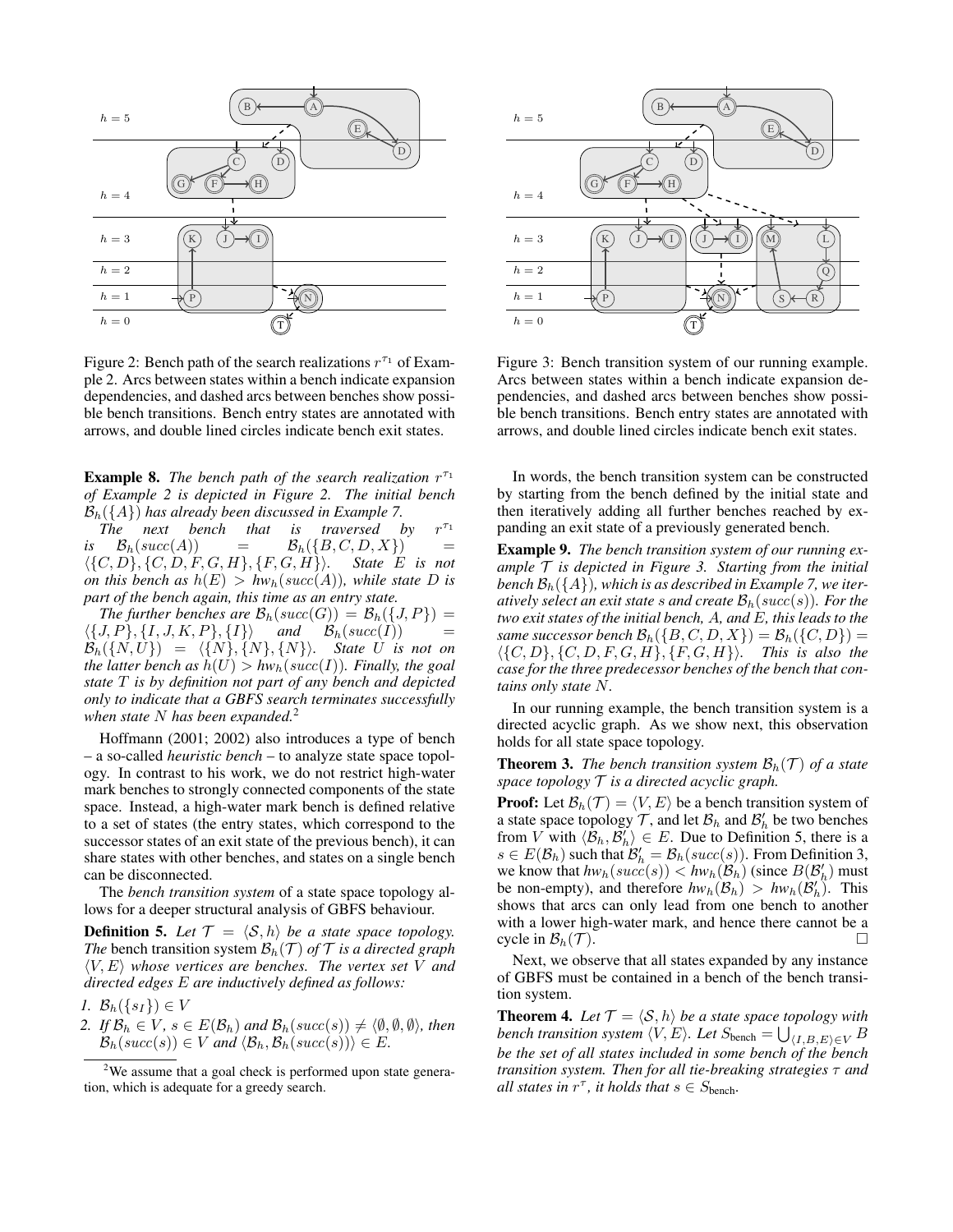**Proof:** Clearly, all states expanded initially in  $r^{\tau}$  are part of the initial bench  $\mathcal{B}_h({s_I})$  until the first time an exit state of  $\mathcal{B}_{h}(\lbrace s_{I} \rbrace)$  is expanded. By the bench exit property (see discussion after Definition 3), every time a bench exit state  $s$  is expanded, the search then proceeds as if s were the only state on the open list, generating  $S' = succ(s)$  and continuing the search from  $\mathcal{B}_h(S')$ , only expanding states from this bench until one of its exit states is reached. This process repeats until the search terminates. By Definition 5, the bench transition systems contains all benches that can be encountered in this process, and hence the search only expands states in  $S_{\text{bench}}$ .

By contraposition, of course this means that all states that are not part of the bench transition system are never expanded by a GBFS search. In the following section, we will refine this result further to exactly characterize the states expanded by any instance of GBFS. In the meantime, the following result relates the preceding theorem to our earlier bounds based on high-water marks and apexes.

**Theorem 5.** Let  $\mathcal{T} = \langle \mathcal{S}, h \rangle$  *be a state space topology with* bench transition system  $\langle V, E \rangle$ . Let  $S_{\text{bench}} = \bigcup_{\langle I, B, E \rangle \in V} B$ *be the set of all states included in some bench of the bench transition system. Furthermore, let*

$$
\begin{aligned} \bar{S}_{hw_h} &:= \{ s \in S \mid h(s) > hw_h(s_I) \}, \\ \bar{S}_{apex_h} &:= \{ s \in S \mid aper_h(s) > hw_h(s_I) \}, \text{ and } \\ \bar{S}_{bench} &:= \{ s \in S \mid s \notin S_{bench} \}. \end{aligned}
$$

 $\overline{B}_{hw_h} \subseteq \overline{S}_{apex_h} \subseteq \overline{S}_{bench}$ .

**Proof:** We have already discussed that Theorem 2 is a proper generalization of Theorem 1 and hence  $\bar{S}_{hw_h} \subseteq$  $S_{apex_h}$ . Furthermore, Example 5 shows that there are cases where  $\bar{S}_{hw_h}$  is a proper subset of  $\bar{S}_{apex_h}$ .

We now compare  $\bar{S}_{apex_h}$  and  $\bar{S}_{bench}$ . For unsolvable state spaces, all sets trivialize, so we assume that a solution exists. Unreachable states have an infinite apex value and are not included in any bench, so they belong to both  $\bar{S}_{apex_h}$  and  $\bar{S}_{\text{bench}}$ .

Let s be a state in  $\bar{S}_{apex_h}$ . Then  $apex_h(s) > hw_h(s_I)$  and, due to Definition 2, there is a state  $s'$  on each path from  $s_I$  to s with  $h(s') \geq a \rho \varepsilon x_h(s) > h w_h(s_I)$ . Because the high-water marks of benches decrease as we follow arcs in the bench transition system,  $hw_h(\mathcal{B}_h) \leq hw_h(s_I)$  for all benches  $\mathcal{B}_h \in V$ , and from the definition of benches, this implies  $h(s) \leq hw_h(s_I)$  for all  $s \in \mathcal{B}_h$ , and hence  $s \neq s'$ . Thus no bench contains the state s, proving  $\overline{S}_{apex_h} \subseteq \overline{S}_{bench}$ .

Finally, our running example shows that there are cases where  $\vec{S}_{apex_h} \neq \vec{S}_{\text{bench}}$ : from Figure 3, we can see that state U is not part of any bench, and hence  $U \text{ }\in \text{ } \bar{S}_{\text{bench}}$ , but  $apex_{h}(U) = 5 = hw_{h}(s_{I})$  and therefore  $U \notin \overline{S}_{apex_{h}}$ . □

## Structural Analysis of Benches

Up to here, we have only discussed how a state space topology induces a set of benches that are connected in a way that allows to split a GBFS search to phases. From here on, we are also interested in the *inner* structure of benches, which defines the sub-search space that is induced by a bench. We

have already discussed the bench exit property, which states that a GBFS search never returns to a bench once it has left it, i.e., it only expands states from the current bench and from benches it reaches in the future, but not from benches it has traversed in the past.

The sub-search space of a bench therefore consists only of states from that bench, and all GBFS instances expand states from that bench until an exit state is expanded. GBFS keeps track of all states that have been generated (i.e., all successors of states that have been expanded) but not expanded, and selects one of the states with minimal heuristic value according to its tie-breaking strategy. A GBFS bench sub-search hence

- starts with all entry states of the bench as candidates for expansion;
- selects among the candidates a state with minimal heuristic value according to its tie-breaking strategy;
- adds all successors of the selected state to the set of candidates;
- ends as soon as the first exit state is expanded.

A GBFS bench sub-search ends with the *first* expanded exit state because it is "forced" to proceed to the next bench as the exit state must have a successor with a lower heuristic value than all remaining candidates. The fact that a GBFS algorithm cannot choose to stay on a bench once an exit state is reached has consequences for the set of states that is potentially expanded: all states on a bench that are reachable from the set of entry states only on paths via an exit state can never be expanded, and therefore do not need to be considered in the bench transition system.

**Definition 6.** Let  $\mathcal{T} = \langle \mathcal{S}, h \rangle$  be a state space topology, and *let*  $S' \subseteq S$ . *The* reduced bench  $\mathcal{B}_{h}^{*}(S') = \langle I^{*}, B^{*}, E^{*} \rangle$  of  $S'$ *is defined via the same set of candidate states as the bench* of  $S'$  (see Definition 3). Then, the set of bench states  $B^*$ *is defined as the set of all states that can be reached from* some state in S' on some path that only includes non-exit states *from the candidate set, while* I <sup>∗</sup> *and* E<sup>∗</sup> *are defined in the same way as* I *and* E *in Definition 3 but relative to* B<sup>∗</sup> *rather than* B*.*

*Reduced bench paths*  $\mathcal{B}_h^*(r^{\tau})$  and *reduced bench transition systems*  $\mathcal{B}_{h}^{*}(\mathcal{T})$  are defined analogously to the original definitions for reduced benches.

Example 10. *Consider the bench transition system of our running example in Figure 3. As* A *is both entry and exit state, all GBFS searches have to continue search on the lower bench*  $\mathcal{B}_h(succ(\lbrace A \rbrace))$  *as there is a successor that has both a lower heuristic value and high-water mark than the current high-water mark of the current bench. This excludes states*  $B$ *,*  $D$ *, and, in turn,*  $E$  *on bench*  $\mathcal{B}_h({A})$  *from being expanded by any GBFS instance.*

*However, note that state* D*, which has a lower heuristic value than* B *and* E*, is also part of the successor bench*  $\mathcal{B}_h(succ(A))$ *, and can hence still be selected for expansion in the sub-search on the next bench. The path to state* E*, however, is forever blocked, as E is only part of*  $\mathcal{B}_h({A})$ *.*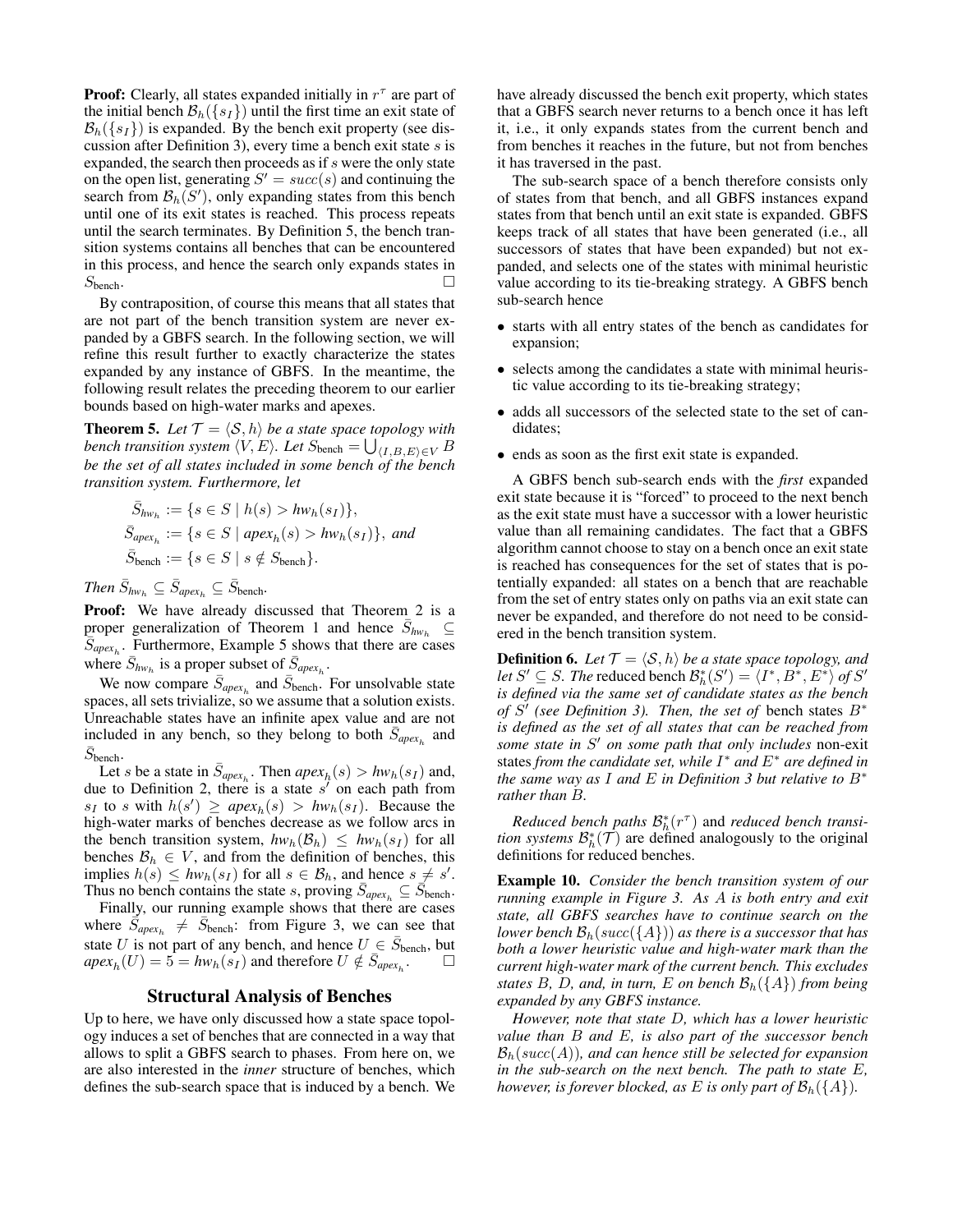

Figure 4: Reduced bench transition system of our running example. Arcs between states within a bench indicate expansion dependencies, and dashed arcs between benches show possible bench transitions. Bench entry states are annotated with arrows, and double lined circles indicate bench exit states.

*A similar situation arises for state* H *on bench*  $\mathcal{B}_h(succ(A))$ : the only path to H is via exit state F, and ev*ery GBFS search that expands the exit state* F *has to proceed to bench*  $\mathcal{B}_h(succ(F))$ *. Therefore, H can never be expanded* (on bench  $\mathcal{B}_h(succ(A))$ ) by any GBFS search. This not *only excludes state* H *from the search, but the whole bench*  $\mathcal{B}_h(succ(H))$  will never be expanded by a GBFS search, re*gardless of the tie-breaking strategy.*

*The resulting reduced bench transition system of our running example is depicted in Figure 4.*

A generalization of Theorem 5 with the set of states that are included in some bench of the reduced bench transition system would be straightforward (as that set is clearly a subset of the set of states that are included in some bench of the bench transition system). However, an even stronger result (and one of our main results) is that a reduced bench transition system contains *exactly* the states that are expanded by at least one possible GBFS search. It therefore provides the answer to the second and third question we raised in the introduction: the reduced bench transition system separates the set of states into one part that each GBFS search is guaranteed not to expand (those states that are not on any reduced bench), and one part that each GBFS may potentially expand (those states that are on at least one reduced bench).

**Theorem 6.** Let  $\mathcal{T} = \langle \mathcal{S}, h \rangle$  be a state space topology *with set of states* S *and reduced bench transition system*  $\langle V^*, E^* \rangle$ *. For each state*  $s \in S$ *, it holds that*  $s \in \mathcal{B}_h$  for  $some\ \mathcal{B}_h\in V^*\ if\$  there is a GBFS search realization  $r^\tau$  that *expands* s*.*

Proof: From the discussion at the start of this section, it is obvious that if a state is expanded by some realization, then it is included in the reduced bench transition system: the only states excluded by moving from the bench transition system to the reduced bench transition systems are ones that cannot possibly be expanded.

It remains to show that for each state s of each bench of the reduced bench transition system, it is possible to find a GBFS realization that expands s. Due to the inductive definition of the reduced bench transition system as benches reached from the initial bench and due to the way that GBFS realizations fall into episodes that perform expansions within a given bench, for this it is sufficient to show that for every reduced bench  $\mathcal{B}_{h}^{*}$ , a GBFS search that begins with the entry states in  $I(\mathcal{B}_{h}^{*})$  as candidates for expansion can potentially expand any given state in  $B(\mathcal{B}_{h}^{*})$  before exiting the bench by expanding a state from  $E(\mathcal{B}_{h}^{*})$ .

All states on  $\mathcal{B}_{h}^{*}$  are reachable from the entry states without passing through an exit state. Moreover, the search on the bench only ends when an exit state has been expanded. Hence, the only situation in which *no* tie-breaking strategy might expand a state  $s' \in \mathcal{B}_{h}^{*}$  is if the GBFS search order *forces* the expansion of an exit state s" before s' because  $s''$  has a low heuristic value. However, this cannot happen because exit states always have the *highest* h-values among all states on the bench: all states on a bench satisfy  $h(s) \leq hw_h(\mathcal{B}_h^*)$  by definition, and exit states s'' satisfy  $h(s'') = hw_h(\mathcal{B}_h^*)$  as shown in the discussion of the bench exit property (after Definition 3). Hence, we can devise a tie-breaking strategy that first expands all non-exit states and then any desired exit state.

Theorem 6 indicates that there are no further states that can be excluded from the set of states that are potentially expanded. We therefore turn our attention to a finer categorization of the states that are potentially expanded. In particular, we determine criteria for states that are expanded by *every* GBFS instance, regardless of the used tie-breaking strategy, and derive conditions under which some states must be expanded.

Bottleneck States The first concept for this categorization are *bottleneck states*. A state is a bottleneck state of a bench if all paths from any entry state of the bench to any exit state of the bench are via that state. Such a state cannot be avoided by a GBFS search that reaches the bench.

**Definition 7.** Let  $\mathcal{T} = \langle \mathcal{S}, h \rangle$  be a state space topology with reduced bench transition system  $\langle V^*, E^* \rangle$ , and let  $\mathcal{B}_h \in V^*$ *be a bench. A state* s *is a* bottleneck state *of bench* B<sup>h</sup> *iff all* paths from all  $s' \in I(\mathcal{B}_h)$  to all  $s'' \in E(\mathcal{B}_h)$  are via  $s$ , i.e., *of the form*  $\langle s', \ldots, s, \ldots, s'' \rangle$ .

Example 11. *In our running example, there are several bottleneck states: the initial state* A *is a bottleneck state of its bench (unless*  $s_I \in S_{\star}$ , this is trivially always true for an *initial state), and so are* C *(since there is no path to an exit state from* D*),* I *(on both benches that contain* I*), and* N*.*

The existence of an isolated bottleneck state here and there does not affect the search behaviour of GBFS significantly. However, there are cases where bottleneck states have additional properties that make the fact that they have to be expanded important.

Crater States A phenomenon of GBFS that has drawn plenty of interest in the planning community (e.g., Hoff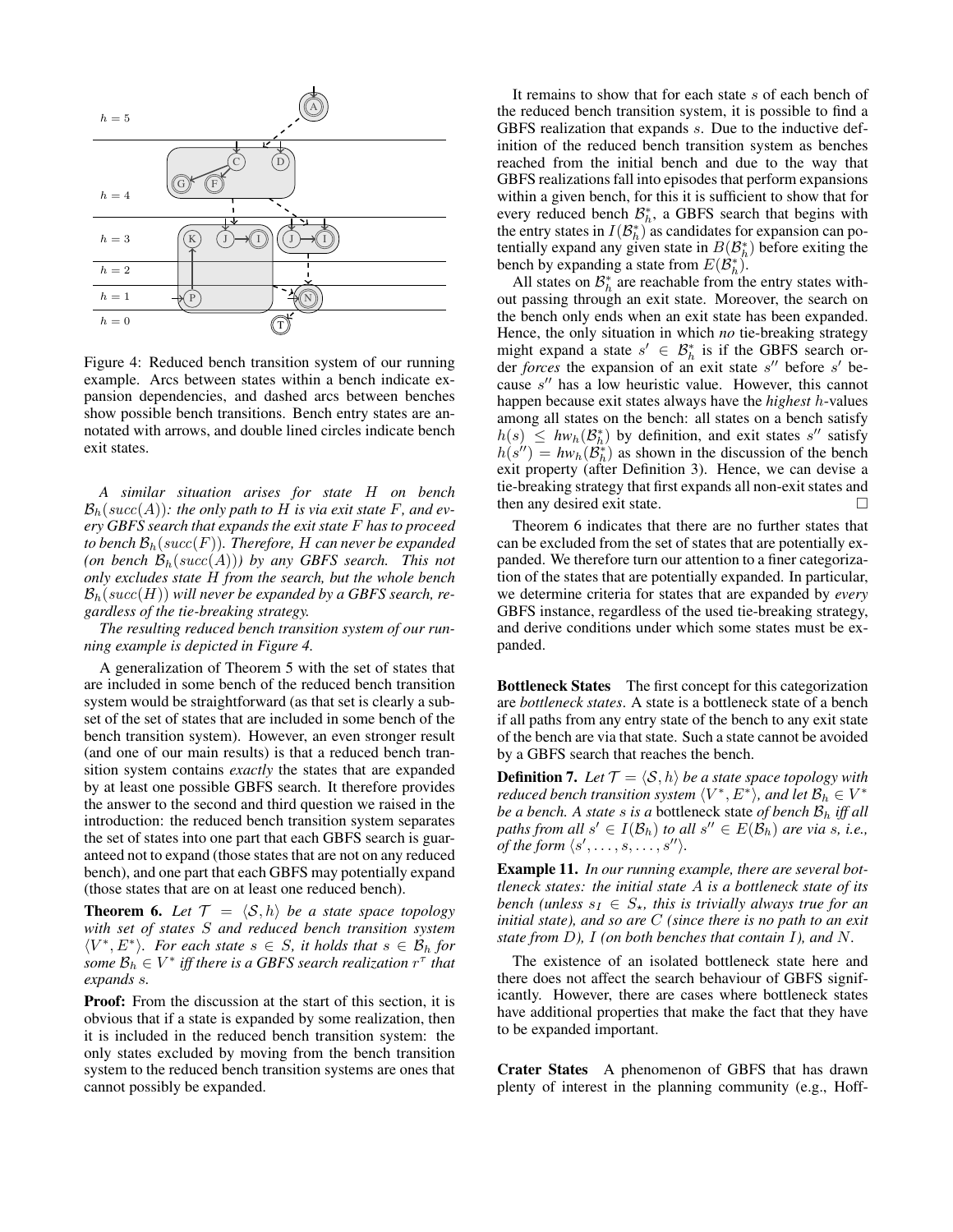mann 2005; Nakhost and Müller 2009; Lipovetzky and Geffner 2011; Xie, Müller, and Holte 2014) is what is often called an uninformed heuristic region, local minimum, or heuristic plateau. Even though all of these differ slightly in definition, they have in common that they are causing serious problems for GBFS search as they represent (potentially large) parts of the search space where the heuristic does not offer guidance or, in the worst case, even misguides the search. While benches already refine what is typically understood as a heuristic plateau, our framework also allows us to provide a more accurate definition of local minima in the form of *craters*.

**Definition 8.** Let  $\mathcal{T} = \langle \mathcal{S}, h \rangle$  *be a state space topology with reduced bench transition system*  $\langle V^*, E^* \rangle$ *, and let*  $\mathcal{B}_h \in V^*$ *be a bench. We call a state*  $s \in \mathcal{B}_h \setminus E(\mathcal{B}_h)$  *a* crater entry state *iff*  $h(s) = hw_h(\mathcal{B}_h)$  *and there is a state*  $s' \in succ(s)$ with  $\tilde{h}(s') < h w_h(\mathcal{B}_h)$ .

*The* crater *of a crater entry state* s *is the largest set of states*  $C_h(s)$  *that is such that*  $s' \in C_h(s)$  *if*  $h(s') <$  $\hat{hw}_h(\mathcal{B}_h)$  and if there is a path  $\langle s, s_1, \ldots, s_n, s' \rangle$  such that  $s_1, \ldots, s_n \in C_h(s)$ .

Craters are interesting for our analysis as each GBFS search is such that *all* states from a crater  $C_h(s)$  *must* be expanded once the crater entry state s has been expanded, as all states in the crater have in common that their heuristic value is lower than their (and the current benches') highwater mark. This means that they are prioritized in search, but all paths to a goal state have to "get out" of the crater "back to" the top of the bench (due to the larger high-water mark) before a path to a goal state can be found.

Example 12. *Consider the bench transition system of our running example in Figure 3. It contains a crater that is part of the bench*  $\mathcal{B}_h := \mathcal{B}_h(succ(H))$ *. Even though*  $\mathcal{B}_h$  *is not part of the* reduced *bench transition system (which we used to define craters) in Figure 4, this kind of crater could occur in a reduced bench transition system as well.*

*The crater entry state is* L*, as* L *has a successor (*Q*) with*  $h(Q) < hw_h(\mathcal{B}_h)$ *. Following Definition 8, we get*  $\mathcal{C}_h(L) = \{Q, R, S\}$ . All GBFS searches that decide to ex*pand* L *have to expand* Q*,* R*, and* S *before they may expand a state outside of the crater (in this case, only* M *is left on the bench). Apparently, a search with a tie-breaking strategy that prefers* M *over* L *avoids the expansion of the whole crater. However, if* L *were a bottleneck state, each GBFS search that reaches the bench would have to expand the crater entry state and then also all states from the crater.*

In our running example, there is another state that resembles the concept of a crater, but isn't one according to our definition of crater states: on the bench  $\mathcal{B}_h(succ(G))$ , each GBFS algorithm that searches  $\mathcal{B}_h(succ(G))$  has to expand state  $P$  first. As this kind of crater has no crater entry state on its bench and cannot be avoided by any GBFS search that enters its bench, we call it a *bench crater*.

**Definition 9.** Let  $\mathcal{T} = \langle \mathcal{S}, h \rangle$  *be a state space topology with reduced bench transition system*  $\langle V^*, E^* \rangle$ *, and let*  $\mathcal{B}_h \in V^*$ *be a bench. Let*  $C_h^I(\mathcal{B}_h) := \{s \in I(\mathcal{B}_h) \mid h(s) < hw_h(\mathcal{B}_h)\}$ *be the set of* bench crater entry states*. The* bench crater *of* *a bench*  $\mathcal{B}_h$  *is the largest set of states*  $\mathcal{C}_h(\mathcal{B}_h)$  *that is such that*  $s' \in C_h(\mathcal{B}_h)$  *if*  $s' \in C_h^I(\mathcal{B}_h)$ *, or if*  $h(s') < hw_h(\mathcal{B}_h)$  *and there is a path*  $\langle s, s_1, \ldots, s_n, s' \rangle$  *such that*  $s \in C_h^I(\mathcal{B}_h)$  *and*  $s_1, \ldots, s_n \in \mathcal{C}_h$ .

Note that crater entry states and bench crater entry states differ in the fact that the latter are part of the crater while the former are not. This is because each crater entry state on bench  $\mathcal{B}_h$  has a heuristic value that is equal to  $hw_h(\mathcal{B}_h)$ , while bench crater entry states have a heuristic value that is lower than  $hw_h(\mathcal{B}_h)$ . Crater entry states are interesting as they describe a "point of no return" – once expanded, each GBFS search is forced to expand the whole crater.

Bottleneck Benches Finally, there are not only states on benches that are expanded by all GBFS searches that enter a bench, but also benches that are reached independently of the used tie-breaking strategy.

**Definition 10.** Let  $\mathcal{T} = \langle \mathcal{S}, h \rangle$  be a state space topology with reduced bench transition system  $\langle V^*, E^* \rangle$ . A bench  $B_h \in V^*$  is a bottleneck bench *if each bench path in*  $\langle V^*, E^* \rangle$  is via  $\mathcal{B}_h$ .

Example 13. *Our running example contains several bottleneck benches, namely*  $\mathcal{B}_h({A}), \mathcal{B}_h({C, D}),$  and Bh({N})*. We can therefore observe that:*

- *states* A*,* C*, and* N *are expanded by all GBFS searches;*
- *if bench*  $\mathcal{B}_h(succ(G))$  *is searched, state* P *is expanded (due to being part of a bench crater), and* J *and* I *are expanded (both are bottleneck states);*

Our insights on bottleneck states, craters, and bottleneck benches allow us to conclude that a state s on bench  $\mathcal{B}_h$  is expanded by a GBFS search with tie-breaking strategy  $\tau$  if

- 1. i) s is a bottleneck state and ii)  $\mathcal{B}_h$  is a bottleneck bench or  $\mathcal{B}_h$  is searched under  $\tau$ ;
- 2. i) s is part of a bench crater and ii)  $B<sub>h</sub>$  is a bottleneck bench or  $\mathcal{B}_h$  is searched under  $\tau$ ;
- 3. i) s is part of a crater  $C_h(s')$  and ii)  $B_h$  is a bottleneck bench or  $\mathcal{B}_h$  is searched under  $\tau$  and iii) s' is a bottleneck state or  $s'$  is expanded under  $\tau$

#### Discussion and Conclusion

We started our GBFS search analysis by extending the results of Wilt and Ruml (2014), who introduce the *high-water mark* of a state, to the *apex* of a state, which allows us to more accurately separate the state space of a search problem into a part that is guaranteed not to be expanded and a part for which we have no further information.

We introduced the concept of high-water mark benches, and showed that they can be used to describe an even more accurate separation of the state space. Refining this concept further by excluding states from benches that are reachable only via exit states allows us to *exactly* partition the state space into states that are guaranteed not to be expanded by any GBFS tie-breaking strategy and ones that are expanded by at least one GBFS tie-breaking strategy. Moreover, we describe two properties of states – bottlenecks and craters –